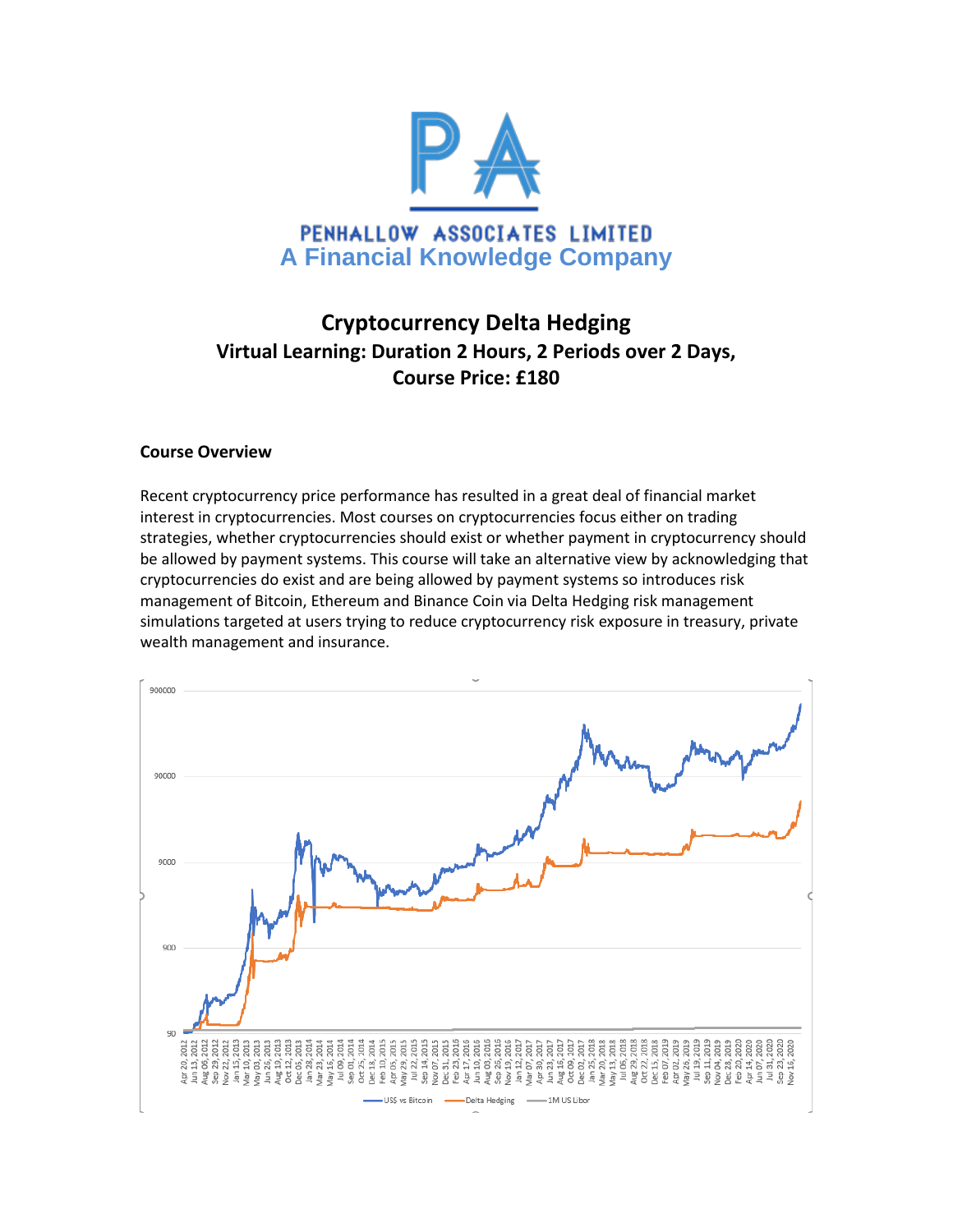## **Program 1**

- Background to Cryptocurrencies
- Ethereum
	- o Bitcoin
	- o
	- o Binance Coin
	- o Insurance
- An introduction to Cryptocurrency Delta Hedging
	- o Example of a Treasurer managing a Corporate Client's Bitcoin exposure
	- o Example of a Private Investment Manager managing a Client's Ethereum exposure
	- o Example of an Insurance Company underwriting a Client's Bitcoin exposure
- An introduction to hedging simulations

# **Program 2**

- Case Study Cryptocurrency Delta Hedging simulation using spreadsheet macros
	- o Delta hedging simulation
	- o Data preparation
	- o Simulating 3-month synthetic options using delta hedging macros
	- o Combining simulated plans into multi-year performance histories
	- o Analysing Bitcoin, Ethereum and Binance Coin delta hedging simulation performance results

## **Learning Outcomes**

- What are cryptocurrencies and why does risk management matter?
- Who needs cryptocurrency risk management?
- How can cryptocurrency risk management be achieved?
- How can cryptocurrencies be delta hedged?
- What are the advantages and disadvantages of delta hedging cryptocurrencies and how can simulation help?